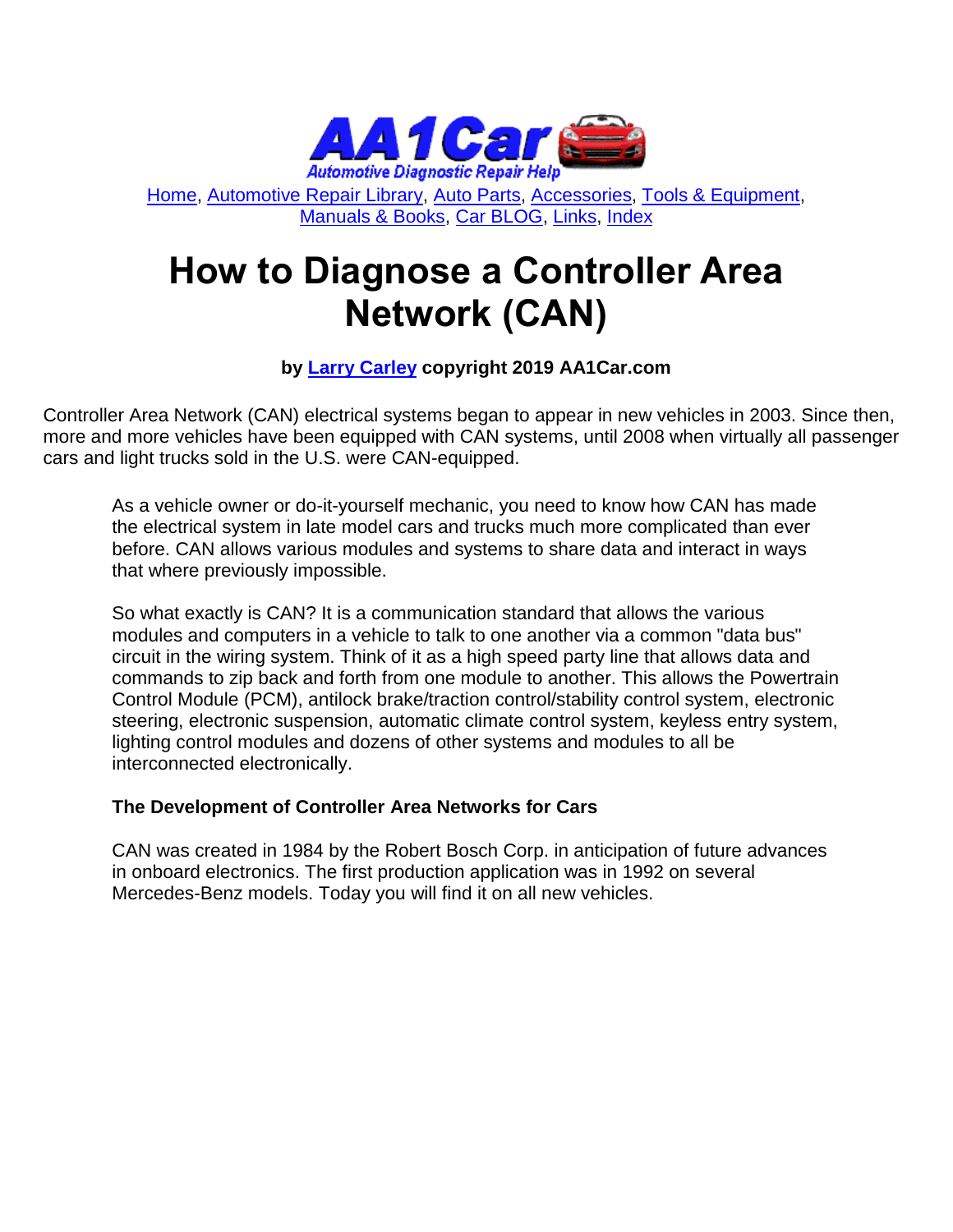

# **CAN Diagnostics**

If you don't know the difference between a CAN data bus and a school bus, you're not alone. Even many professional mechanics are not yet up to speed on CAN diagnostics. Troubleshooting a late model CAN car is really no different than troubleshooting any late model OBD II vehicles. You need a scan tool to read out fault codes and other sensor data, and you need a scan tool that is CAN compliant. That means it has the proper software and hardware to communicate with the vehicle at higher speeds.

Older scan tools (namely, most of those made before about 2006) lack the circuitry to talk to a CAN system. Some older scan tools have the right hardware, and can be upgraded with new software. But in most cases you will need a newer scan tool that is CAN-compliant to do onboard diagnostics.

Most inexpensive scan tools designed for the DIY market are on-e-way tools: they can read codes and data, but they cannot send commands to the vehicle that are necessary to run all kinds of system self-tests. That degree of sophistication is reserved for more expensive professional level scan tools or factory scan tools. In addition, the software in a typical DIY scan tool (even if it is CAN-compliant) can usually only access powertrain codes. It can't talk to the ABS system, climate control system, electronic steering or suspension systems, climate control system, airbag system or other onboard electronics. In other words, it is a very limited tool. For advanced diagnostics that go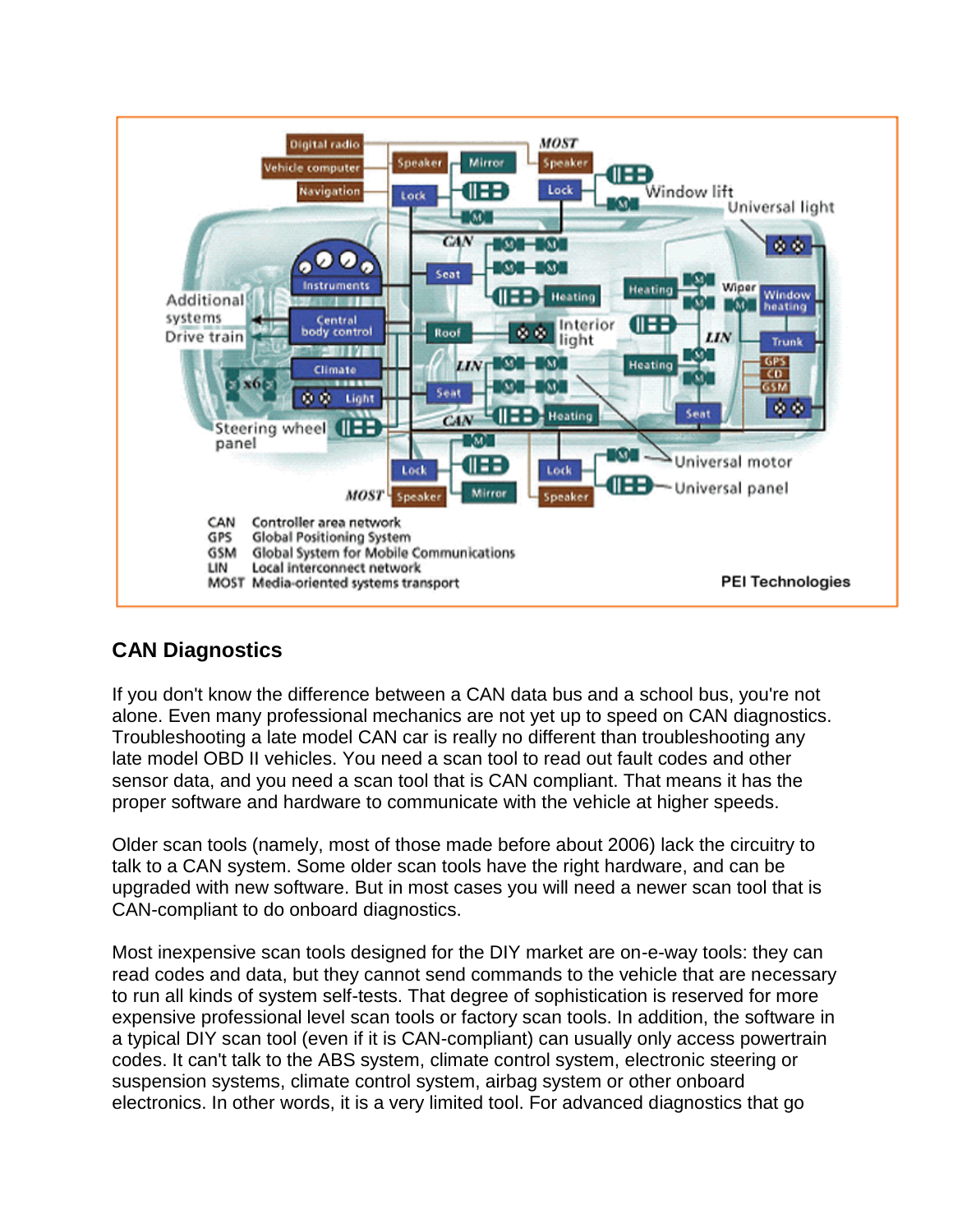beyond simply reading powertrain fault codes and sensor data, you need a professional level tool or a factory tool. The latter can be quite expensive, costing thousands of dollars -- plus annual software updates that can add hundreds more. So if you need advanced diagnostics, the only option for most motorists and DIYers is to take your vehicle to a repair shop that has the proper diagnostic equipment.

#### **How Information Moves Around Your Car in a CAN System**

Like many current vehicles, information in a CAN-equipped vehicle is shared over a serial data bus. The bus is the circuit that carries all the electronic chatter between modules (nodes). The bus may have one wire or two. If it has two, the wires are usually twisted to cancel out electromagnetic interference. The speed at which the bus carries information will vary depending on the "class" rating of the bus as well as the protocol to which it conforms.

A data bus with a "Class A" speed rating is a relatively slow, low-speed circuit that typically carries less than 10 kilobits (10 Kbps) of information per second. A data bus that operates at Class A speeds is limited to simple command functions like operating power mirrors, power seats, power widows, power door locks, remote trunk releases and lights.

A data bus with a "Class B" rating, by comparison, may operate from 10 Kbps up to 125 Kbps, depending on the operating protocol (SAE J1850 or Europe's ISO 9141-2). This is fast enough to carry more complex information and time-sensitive data. Systems that may may share a data bus with a Class B rating include electronic instrumentation, electronic transmission controls, security systems, and climate control.

Class C is currently the fastest data bus rating. Class C systems can operate at speeds up to 1 megabits per second, which is up to 100 times faster than a typical Class B data bus. Many of the vehicles that are currently using a Class C data bus are operating at speeds of around 500 Kbps, which is fast enough for powertrain control modules, air bag modules, and fast-acting antilock brake and stability control systems. Even faster CAN systems are coming with "class D" ratings of over 1 megabytes per second. And some applications such as onboard entertainment systems require even higher speed audio and video streaming.

One thing to keep in mind about the CAN standard is that CAN as well as other protocols such as SAE J1939, GMLAN, OBD II, SAE J1587 and LIN have more to do with the way information is formatted, transmitted and received than how fast it is sent. This means the automotive engineers who design the onboard electronics for CANcompliant vehicles are free to choose any operating speed they want (up to one megabits per second) as well as the type of bus conductor (one wire, twisted paired wires or a fiber optic cable). On most cars today, a high-speed data bus is needed to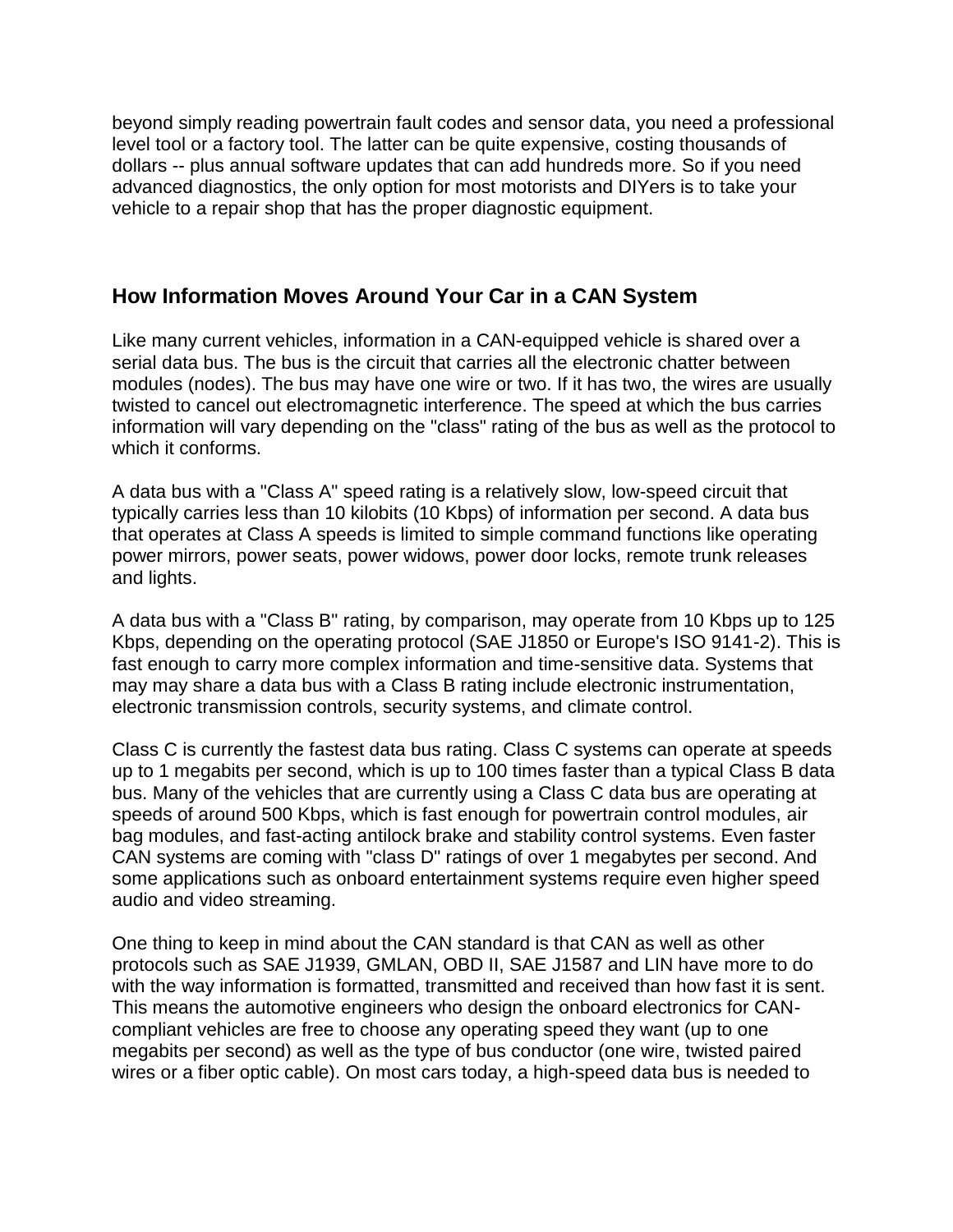handle the volume of information going back and forth between all the onboard electronics.

In 1995, GM introduced its own "Class 2" data bus to handle communication between modules. The system ran at a speed of 10,400 bits per second (10.4 Kbps), which was more than adequate for vehicles a decade ago. In 2004, GM moved to their next generation data bus system which they called "GMLAN" (GM Local Area Network). Introduced on the Cadillac XLR and Saturn Ion, GMLAN added the capability to operate at two speeds on two separate buses: a low speed (33.33 Kbps) bus and a high speed (500 Kbps) bus.

The low speed side of the GMLAN system operates on a single wire bus to handle body-related control functions, while the high speed bus uses two wires to carry data between the powertrain, transmission and antilock brake modules. A "gateway" node connects the high speed bus and low speed bus, and allows information to be shared back and forth. For example, the radio (which is connected to the low speed bus) may adjust volume based on engine speed and vehicle speed (from the high speed bus) to offset road noise.

Mercedes also uses several different bus speeds on their vehicles. Depending on the application, there may be a high-speed 500 Kbps CAN-C bus for the powertrain, transmission and ABS modules, and a slower-speed 83 Kbps CAN-B bus for the body control functions. On some Mercedes cars, there may be as many as 30 modules on the CAN-B bus. Up to model year 2002, all communication between the CAN-C and CAN-B bus went through the electronic ignition switch (EIS) module. After 2002, a new "gateway" module handles the inter-bus communications as well as onboard diagnostics via a CAN-D bus.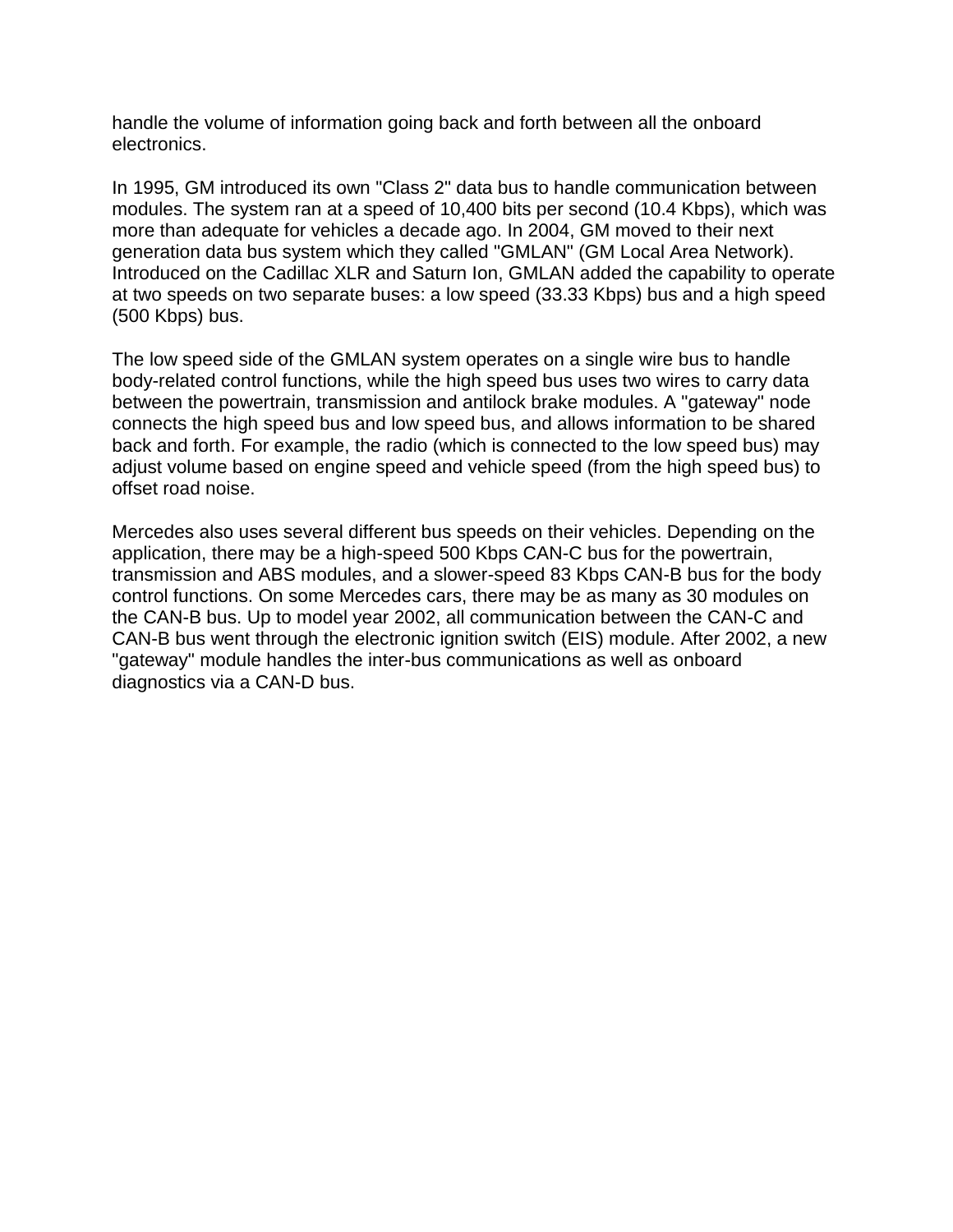

#### **How CAN Data is Sent and Received**

If your eyes haven't glazed over yet, here's how data is sent and received in a CAN system. Every module (node) that is attached to the data bus network is capable of sending and receiving signals. Each module (node) has its own unique address on the network. This allows the module to receive the inputs and data it needs to function, while ignoring information intended for other modules that share the network. When a module transmits information over the network, the information is coded so all the other modules recognize where it came from.

Data is sent as a series of digital bits consisting of "0's" and "1's". If you looked at the data on a scope, you would see a square wave pattern that changes between a high and low voltage reading. The low voltage reading usually corresponds to the "0" while the high voltage reading corresponds to the "1". The actual voltage readings will vary depending on the application and protocols the vehicle manufacturer is using, but most operate in the 5 to 7 volts range.

The CAN standard requires a "base frame" format for the data. What this means is that for each distinct message sent or received by a module on the network, there is a beginning bit (called the "start of frame" or "start of message" bit), followed by an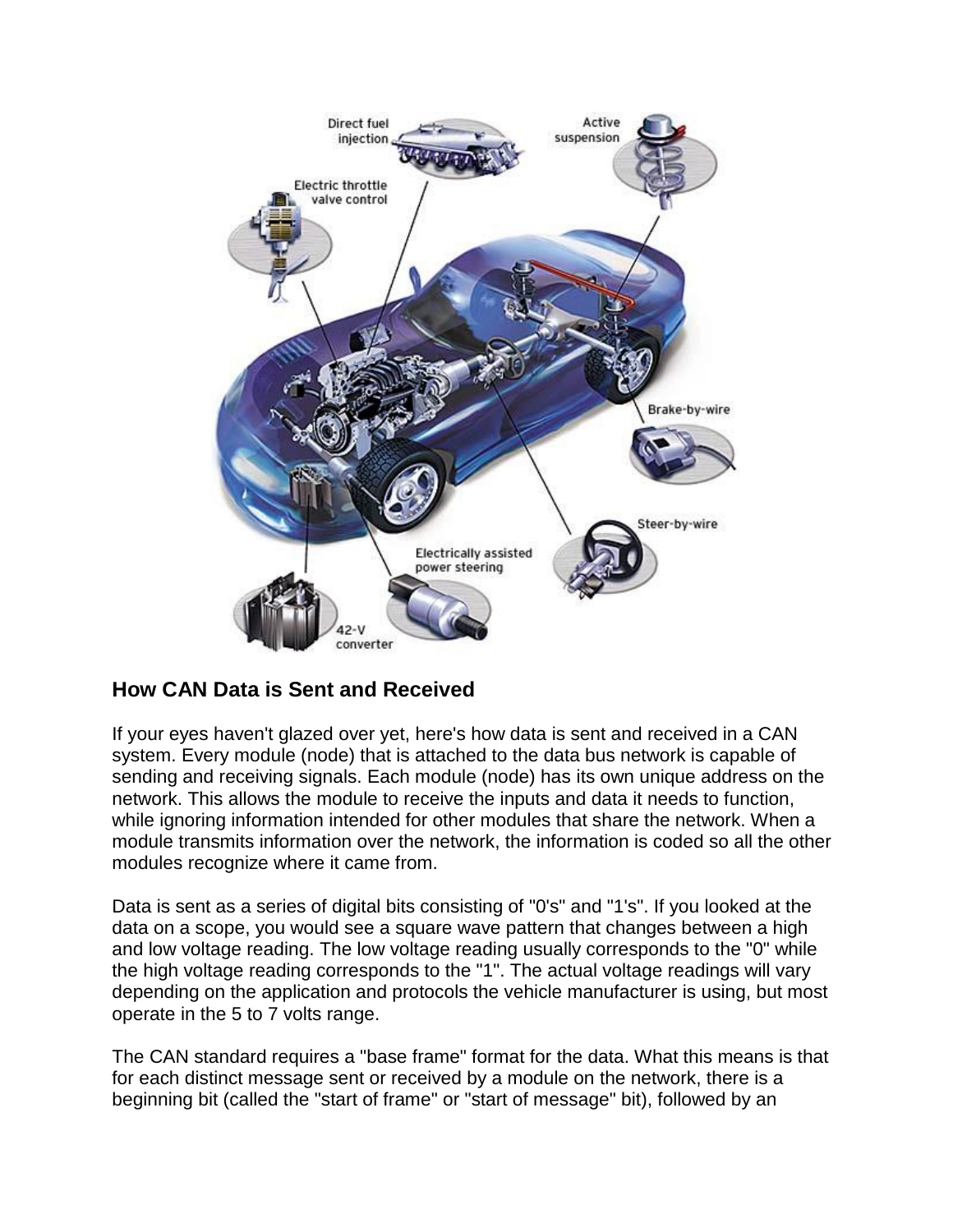"identifier" code (an 11 bit code that tells what kind of data the message contains), followed by a priority code ("remote transmission request") that says how important the data is, followed by 0 to 8 bytes (one byte equals 8 bits) of actual data, followed by some more bits that verify the information (cyclic redundancy check), followed by some end of message bits and an "end-of-frame" bit.

Still with me? There's more! One of the tasks of any network system is to keep all the messages separated so they don't collide and garble one another. Usually the body control module or instrument cluster module is assigned the task of managing the network traffic. When it sees a message coming over the bus, it looks at the first bit in the data stream. If the bit is a "0", the message is given priority over the others. This is called a "dominant" message. If the first bit is a "1" it is given a lower priority (a "recessive" message). Thus, the highest priority messages always get through to their intended destinations but the low priority messages may be temporarily blocked until the traffic eases up.



# **CAN System Faults**

CAN-compliant vehicles are just as vulnerable to electronic faults as older vehicles. Though CAN systems use fewer wires and fewer connectors to save weight and cost, they also use more modules and more complicated modules. Communication problems can occur if module connectors become corroded or loose, if wires become grounded,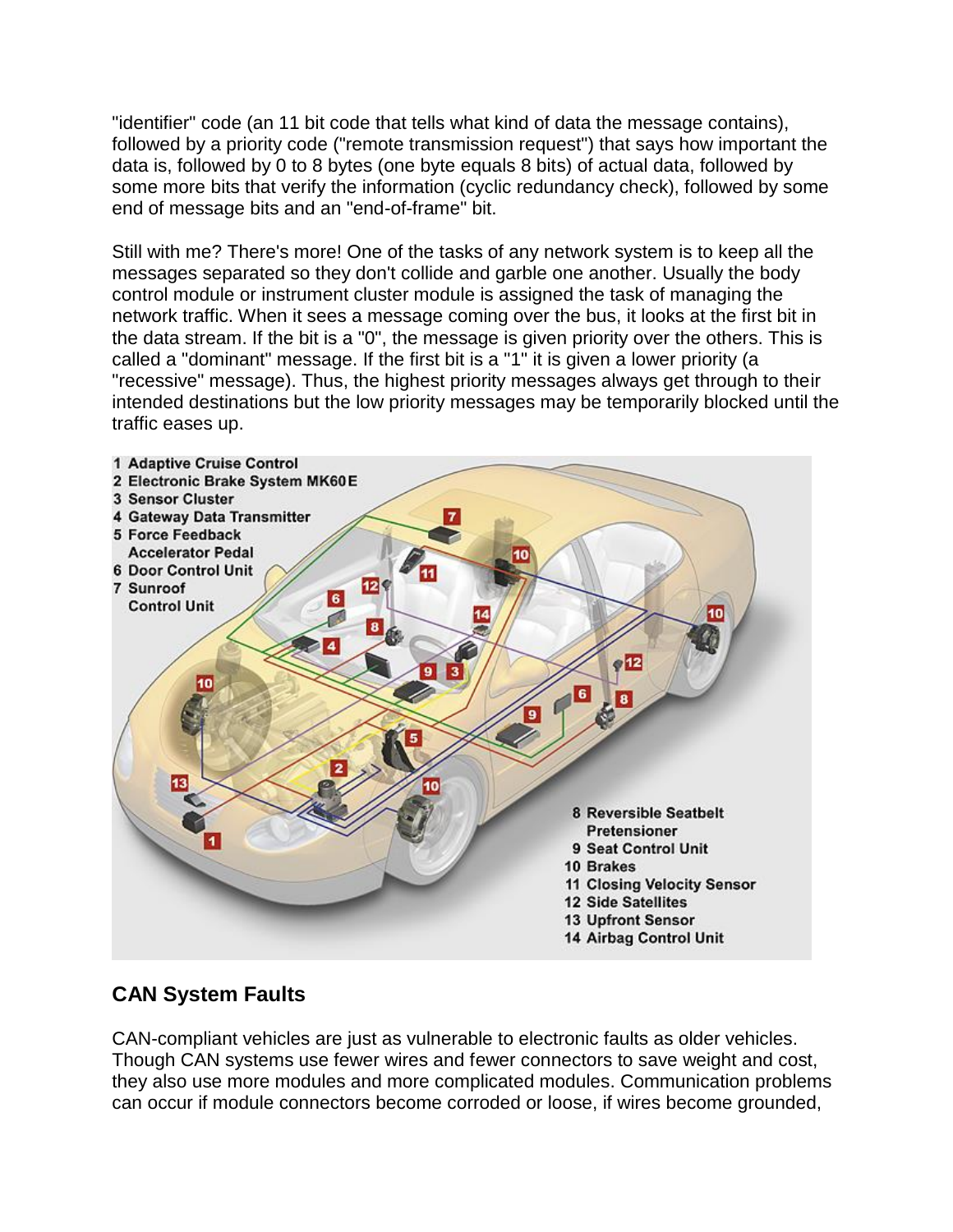shorted or break, or system voltage is below specifications. Some modules may even forget their settings or locations if the battery is disconnected or goes dead.

On some Chrysler minivans, for example, the automatic climate control system will quit working if battery power is lost. This happens because the electric stepper motors that control the position of the blend doors forget their locations. The system has to be put into a "relearn" mode to re-establish all the motor locations and settings.

Various kinds of problems can occur on other CAN-equipped vehicles when the battery is disconnected or goes dead. The modules in the CAN system require a certain amount of voltage for their Keep Alive Memory settings. If this is lost, the module will forget these settings and may not function properly until it has time to relearn the lost data. In some cases, this requires a special relearn procedure using a scan tool because the module can't do the relearn by itself. And on some vehicles, the module may go to sleep and not wake up until it is pinged by a scan tool or the main gateway module (usually the body control module). Relearning procedures typically require a factory scan tool or a professional level aftermarket scan tool.

One of the features of CAN and other network systems is that modules can send and receive "ok" signals to let the main control module know if they are working or not. In theory, this makes diagnostics easier. On the other hand, it also means that one misbehaving module may generate enough noise to disrupt the entire network causing a complete shutdown of the vehicle!

When a serial bus communication problem occurs, it will usually set a "U" diagnostic trouble code (DTC) and turn on the Malfunction Indicator Lamp (MIL). Depending on the fault, the vehicle may or may not start, or it may only operate in a "limp-in" mode with limited capabilities. Loss of communication between the engine controller and transmission controller (code U1026 on a GM, for example) may put the transmission into a limp-in mode where it will only operate in one or two gears.

Loss of communication codes may indicate a wiring problem on the bus, or a fault with a module. Isolating the fault may require unplugging modules one at a time until the fault is found. Just remember that all modules on a bus network need three things to function properly: power, ground and a serial data connection.

When diagnosing bus or module communication problems, you usually start by checking for voltage at the module, then the ground connection, and finally the data line. If all three are good but the module isn't working, the module needs to be replaced.

On GM applications, a code U100 or U1255 means a general loss of communication on the data bus. With a Tech 2 scan tool, you can go to Diagnostic Circuit Check, then Message Monitor to see a list of active modules and compare it to the list of modules that are supposed to be on when the key is on.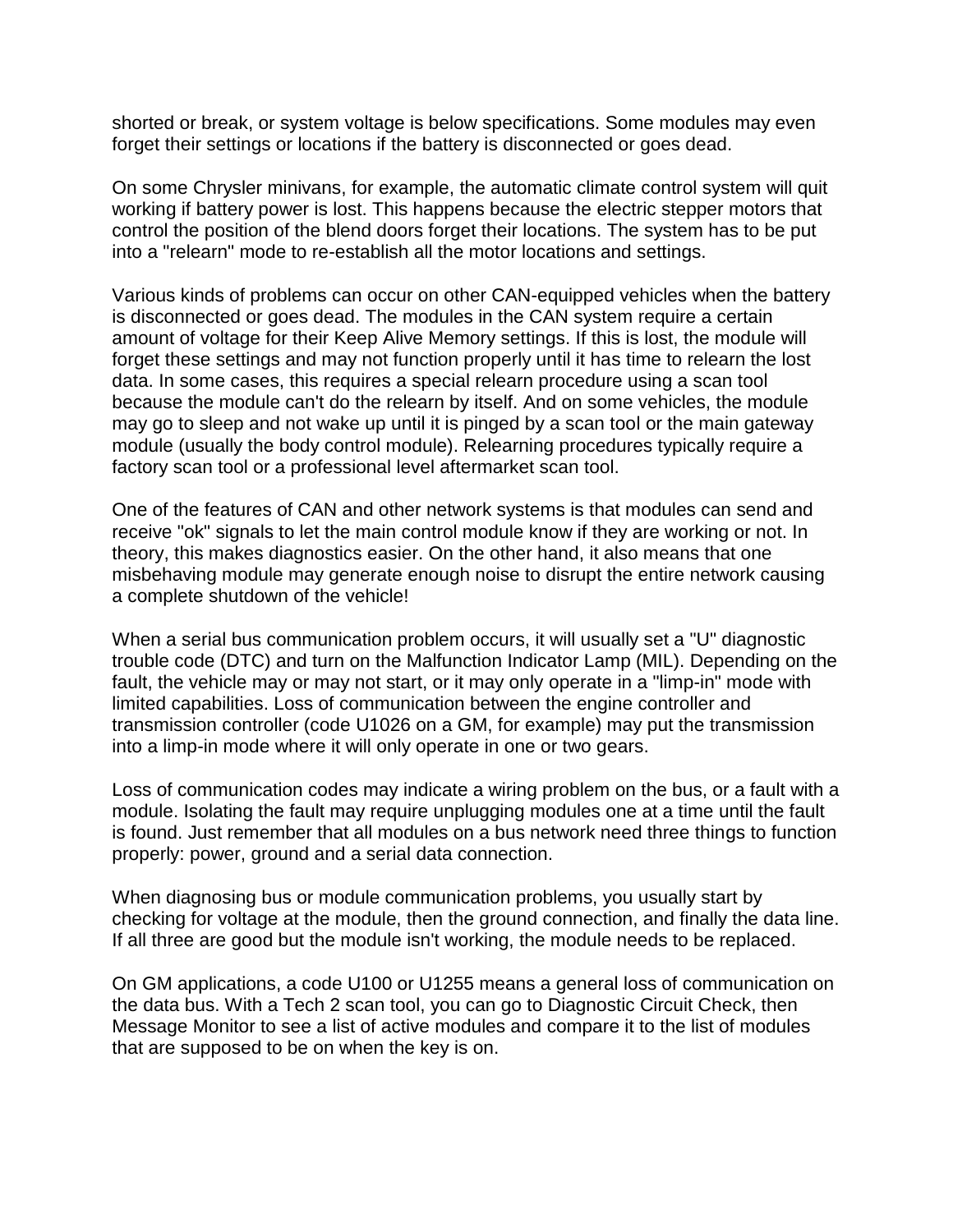To minimize the parasitic current drain on the battery when the vehicle is off, a "sleep" signal is sent to the modules on the network. Some may remain on for a short period of time after the ignition is switched off (air bag module, for example), and some may never go to sleep (anti-theft module and keyless entry receiver, for example) but most are put into a sleep mode to save battery power. If the sleep signal is never sent, or a module fails to recognize the sleep signal, it may remain active and pull power from the battery. Depending on the current draw, this may run down the battery if the vehicle sits for a period of time.

## **CAN System Applications**

2003 Ford Excursion, 2003 Ford F-250 & F-350, 2003 Ford Focus & Thunderbird, 2003 General Motors Saturn ION, 2003 Lincoln LS, 2003 Mazda 6, and 2003 SAAB 9-3

2004 Buick Rendezvous, 2004 Cadillac CTS, XLR & SRX, 2004 Dodge Durango, 2004 Ford Explorer, 2004 Ford F-150, E-250 & E-350, 2004 Ford Taurus, 2004 Lexus LS430, 2004 Mercury Mountaineer, 2004 Mercury Sable, 2004 Mazda 3 & RX-8, 2004 Toyota Prius, and 2004 Volvo S40

2005 Audi A4 & A6, 2005 Buick LaCrosse, Rendevous & Ranier, 2005 Cadillac STS, 2005 Chevrolet Cobalt, Corvette & Malibu, 2005 Chevrolet Equinox, 2005 Chevrolet SSR, 2005 Chevrolet Trailblazer EXT, 2005 Chrysler 300C, 2005 Dodge Dakota & Magnum, 2005 Ford Crown Victoria, Five Hundred, Focus & Mustang, 2005 Ford E-150, 2005 Ford Escape & Expedition, 2005 Ford Freestyle, 2005 GMC Envoy ESV & XL, 2005 Isuzu Ascender, 2005 Jeep Grand Cherokee, 2005 Lexus LS400 & GX470, 2005 Lincoln Town Car, 2005 Mercury Grand Marquis, Montigo & Sable, 2005 Mercury Mariner, 2005 Pontiac G6, Grand Prix & GTO, 2005 Land Rover LR3, 2005 Mazda MPV & Tribute, 2005 Mercedes SLK350, 2005 SAAB 9-7X, 2005 Toyota Avalon, 2005 Toyota 4Runner, Sequoia, Tacoma & Tundra, and 2005 Volvo S60, S80, V50, V70, XC90

Essentially ALL 2008 and newer model year passenger cars and light trucks.

## **CAN Code List**

Diagnostic Trouble Code numbers are read by plugging a CAN-compliant [code reader](http://www.aa1car.com/scantoolhelp/)  [or scan tool](http://www.aa1car.com/scantoolhelp/) into the vehicle diagnostic connector (usually located under the instrument panel near the steering column). The presence of a code will turn on the [Check Engine](http://www.aa1car.com/codes.htm)  [Light.](http://www.aa1car.com/codes.htm) The light will remain on until the code has been erased. The code number does not tell you which part has failed. It only indicates a possible fault has been detected in the circuit, system or sensor described. Further testing is usually required to isolate the fault BEFORE repairs are made. For diagnostic charts and vehicle specific repair information, refer to a service manual, or the [OEM technical website.](http://www.aa1car.com/library/oemwebsites.htm)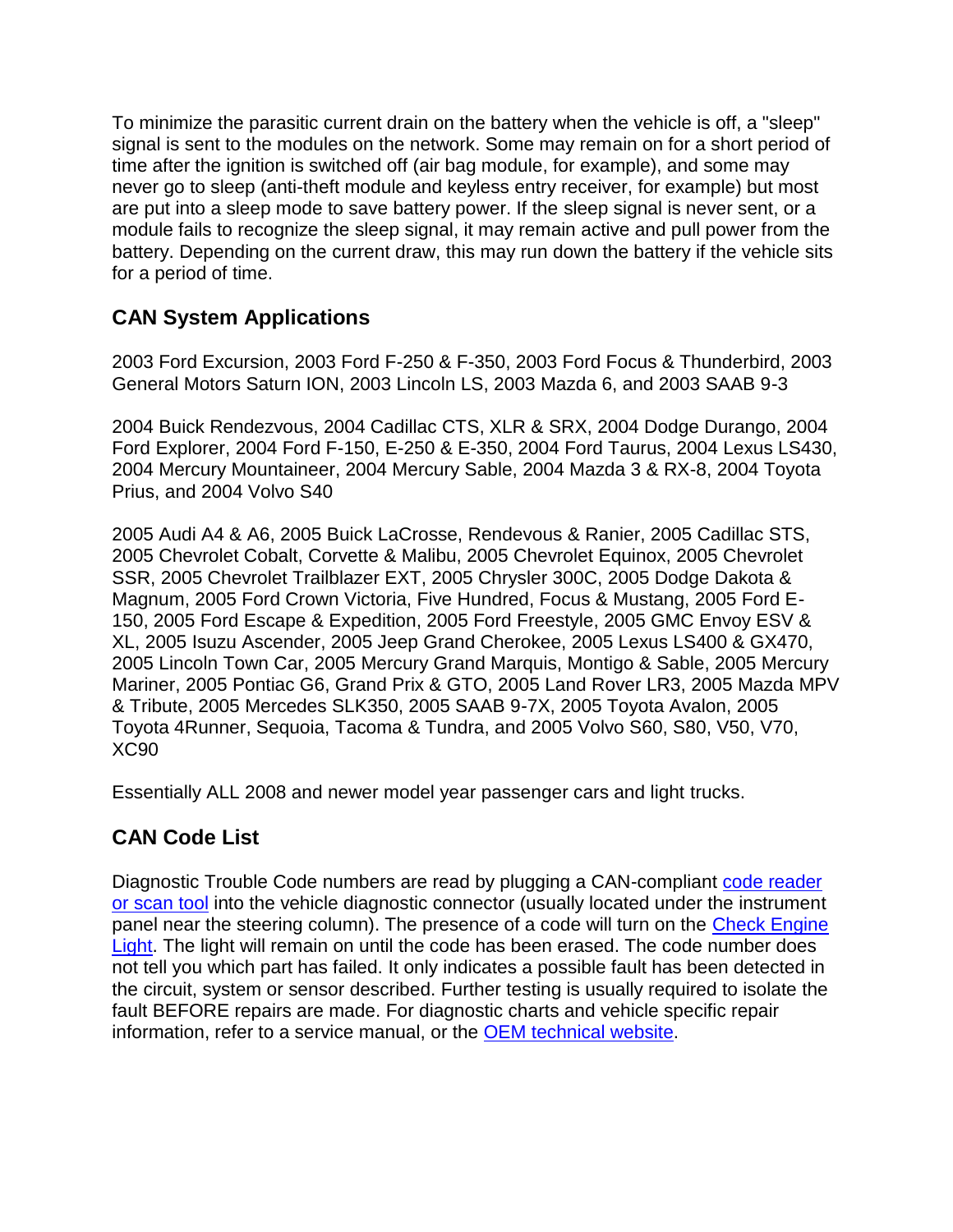*Note: This is only a partial list of all the possible U-codes.* **U0001 High Speed CAN Communication Bus U0002 High Speed CAN Communication Bus Performance U0003 High Speed CAN Communication Bus (+) open U0004 High Speed CAN Communication Bus (+) low U0005 High Speed CAN Communication Bus (+) high U0006 High Speed CAN Communication Bus (-) open U0007 High Speed CAN Communication Bus (-) low U0008 High Speed CAN Communication Bus (-) high U0009 High Speed CAN Communication Bus (-) shorted to Bus (+) U0010 Medium Speed CAN Communication Bus U0011 Medium Speed CAN Communication Bus Performance U0012 Medium Speed CAN Communication Bus (+) open U0013 Medium Speed CAN Communication Bus (+) low U0014 Medium Speed CAN Communication Bus (+) high U0015 Medium Speed CAN Communication Bus (-) open U0016 Medium Speed CAN Communication Bus (-) low U0017 Medium Speed CAN Communication Bus (-) high U0018 Medium Speed CAN Communication Bus (-) shorted to Bus (+) U0019 Low Speed CAN Communication Bus U0020 Low Speed CAN Communication Bus Performance U0021 Low Speed CAN Communication Bus (+) open U0022 Low Speed CAN Communication Bus (+) low**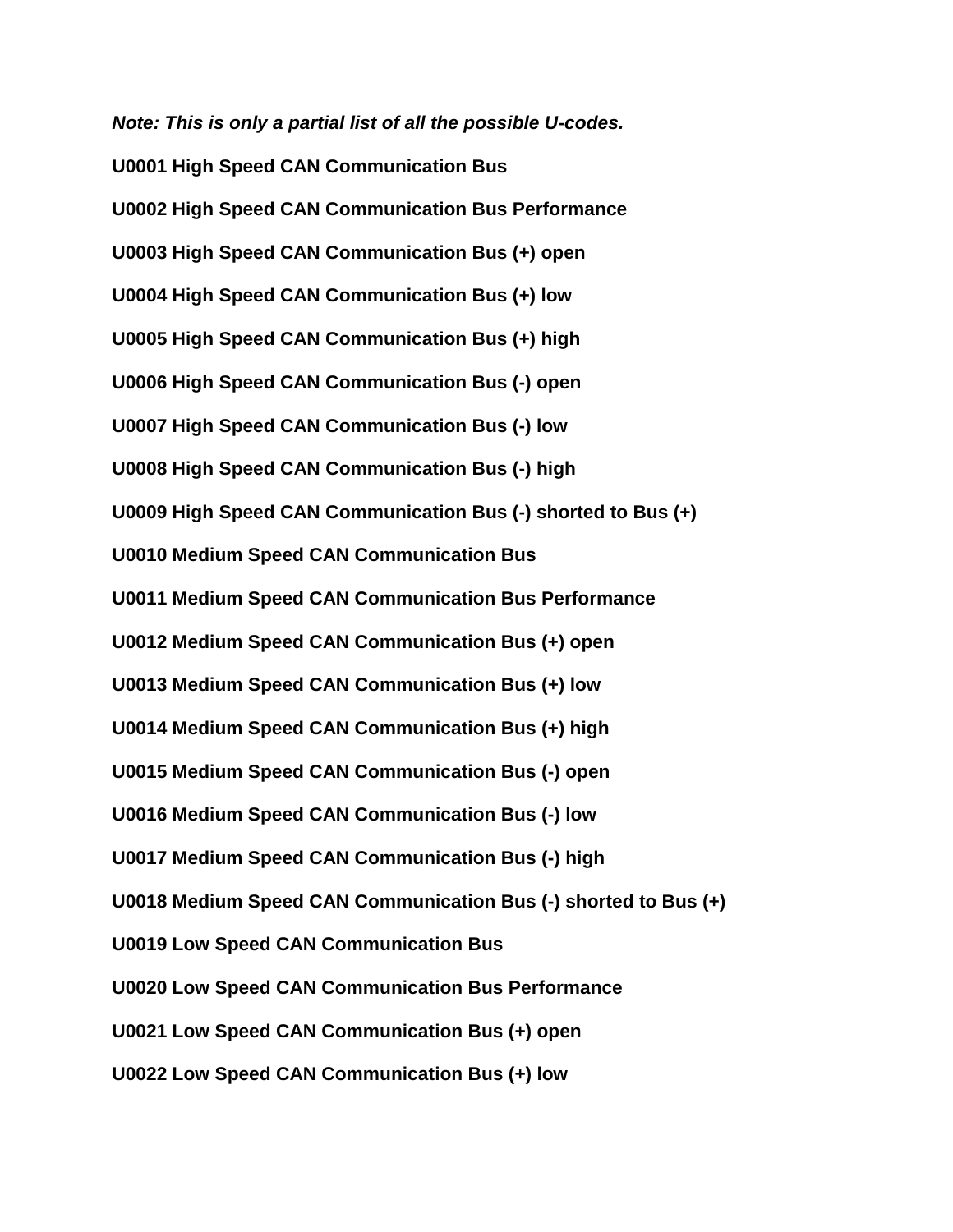**U0023 Low Speed CAN Communication Bus (+) high U0024 Low Speed CAN Communication Bus (-) open U0025 Low Speed CAN Communication Bus (-) low U0026 Low Speed CAN Communication Bus (-) high U0027 Low Speed CAN Communication Bus (-) shorted to Bus (+) U0028 Vehicle Communication Bus A U0029 Vehicle Communication Bus A Performance U0030 Vehicle Communication Bus A (+) open U0031 Vehicle Communication Bus A (+) low U0032 Vehicle Communication Bus A (+) high U0033 Vehicle Communication Bus A (-) open U0034 Vehicle Communication Bus A (-) low U0035 Vehicle Communication Bus A (-) high U0036 Vehicle Communication Bus A (-) shorted to Bus (+) U0037 Vehicle Communication Bus B U0038 Vehicle Communication Bus B Performance U0039 Vehicle Communication Bus B (+) open U0040 Vehicle Communication Bus B (+) low U0041 Vehicle Communication Bus B (+) high U0042 Vehicle Communication Bus B (-) open U0043 Vehicle Communication Bus B (-) low U0044 Vehicle Communication Bus B (-) high U0045 Vehicle Communication Bus B (-) shorted to Bus (+)**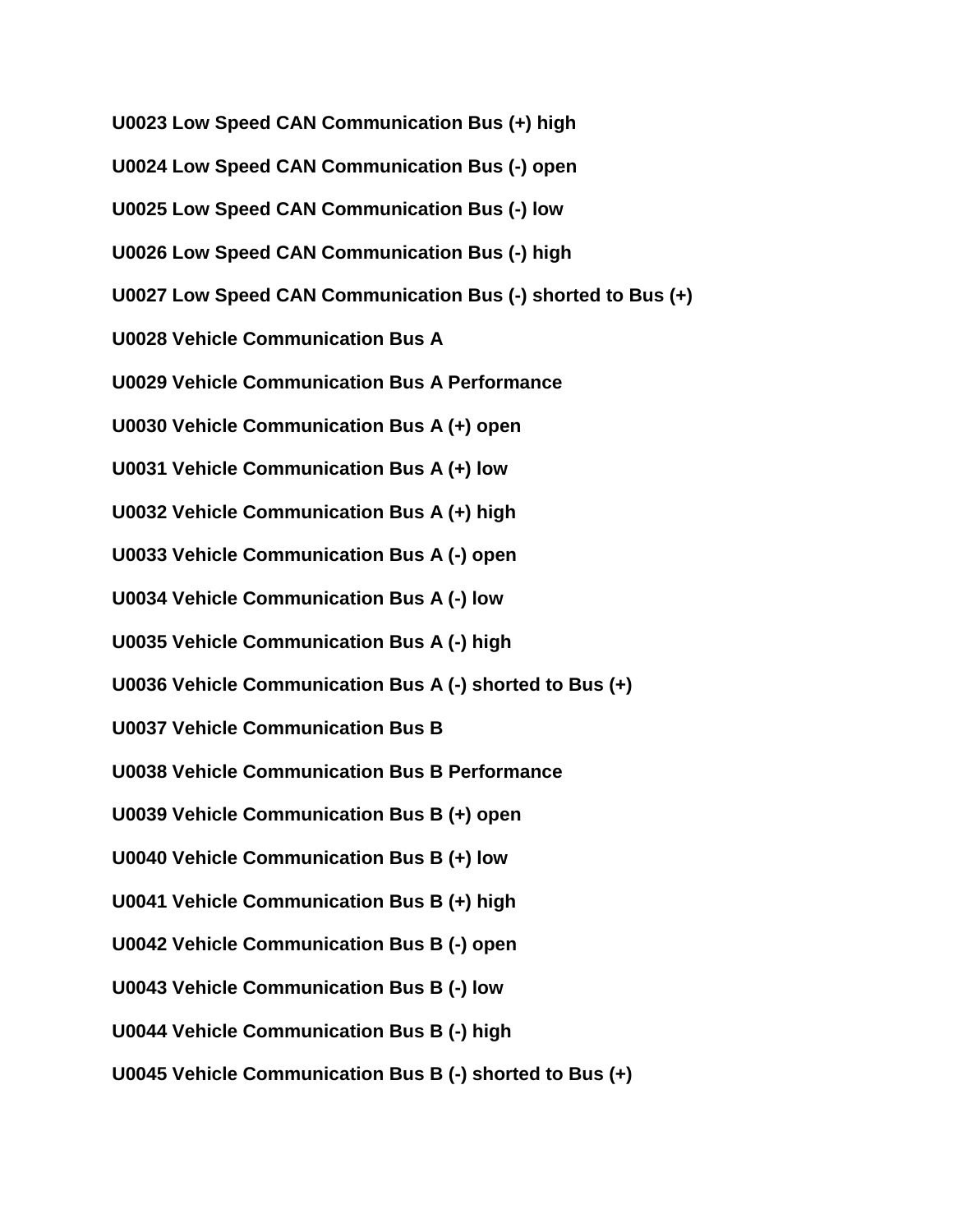**U0046 Vehicle Communication Bus C**

**U0047 Vehicle Communication Bus C Performance U0048 Vehicle Communication Bus C (+) open U0049 Vehicle Communication Bus C (+) low U0050 Vehicle Communication Bus C (+) high U0051 Vehicle Communication Bus C (-) open U0052 Vehicle Communication Bus C (-) low U0053 Vehicle Communication Bus C (-) high U0054 Vehicle Communication Bus C (-) shorted to Bus (+) U0055 Vehicle Communication Bus D U0056 Vehicle Communication Bus D Performance U0057 Vehicle Communication Bus D (+) open U0058 Vehicle Communication Bus D (+) low U0059 Vehicle Communication Bus D (+) high U0060 Vehicle Communication Bus D (-) open U0061 Vehicle Communication Bus D (-) low U0062 Vehicle Communication Bus D (-) high U0063 Vehicle Communication Bus D (-) shorted to Bus (+) U0064 Vehicle Communication Bus E U0065 Vehicle Communication Bus E Performance U0066 Vehicle Communication Bus E (+) open U0067 Vehicle Communication Bus E (+) low U0068 Vehicle Communication Bus E (+) high**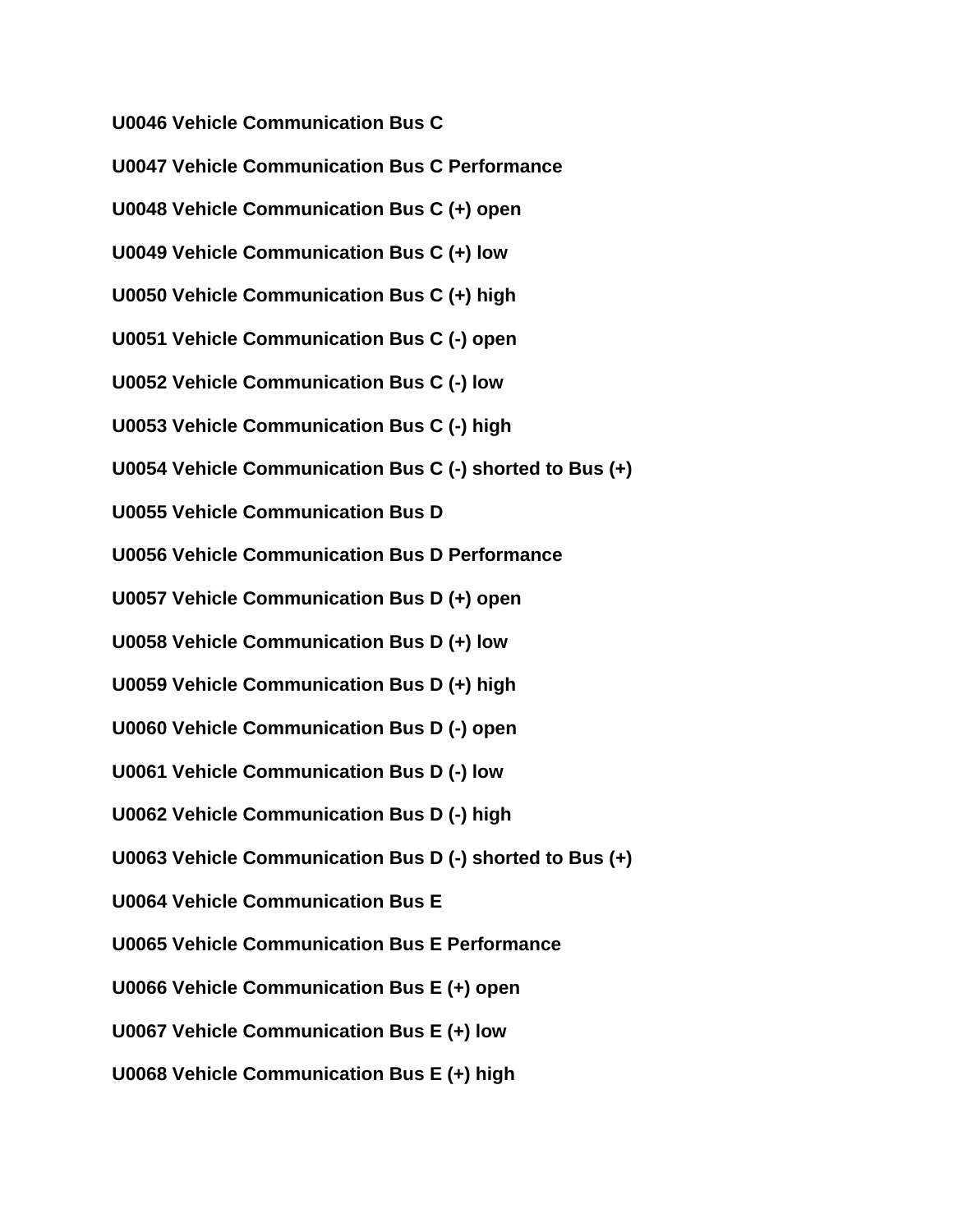**U0069 Vehicle Communication Bus E (-) open U0070 Vehicle Communication Bus E (-) low U0071 Vehicle Communication Bus E (-) high U0072 Vehicle Communication Bus E (-) shorted to Bus (+) U0073 Control Module Communications Bus A Off U0074 Control Module Communications Bus B Off U0100 Lost Communication with ECM/PCM A U0101 Lost Communication with TCM U0102 Lost Communication with Transfer Case Control Module U0103 Lost Communication with Gear Shift Module U0104 Lost Communication with Cruise Control Module U0105 Lost Communication with Fuel Injector Control Module U0106 Lost Communication with Glow Plug Control Module U0107 Lost Communication with Throttle Actuator Control Module U0108 Lost Communication with Alternative Fuel Control Module U0109 Lost Communication with Fuel Pump Control Module U0110 Lost Communication with Drive Motor Control Module A U0111 Lost Communication with Battery Energy Control Module A U0112 Lost Communication with Battery Energy Control Module B U0113 Lost Communication with Emissions Critical Control Info U0114 Lost Communication with Four-Wheel Drive Clutch Control Module U0115 Lost Communication with ECM/PCM B U0116 Lost Communication with Coolant Temperature Control Module**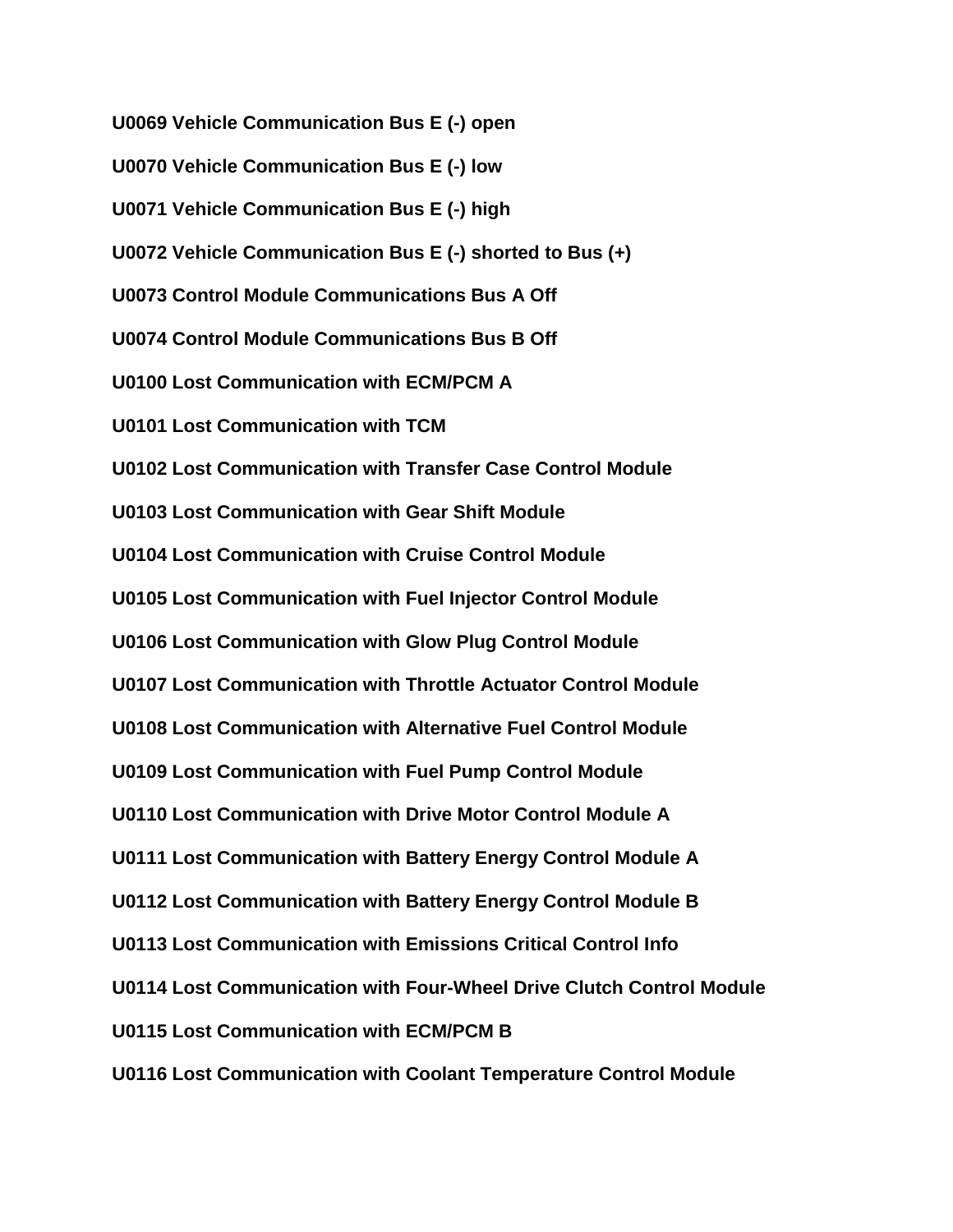**U0117 Lost Communication with PTO Control Module U0118 Lost Communication with Fuel Additive Control Module U0119 Lost Communication with Fuel Cell Control Module U0120 Lost Communication with Starter/Generator Control Module U0121 Lost Communication with ABS Control Module U0122 Lost Communication with Vehicle Dynamics Control Module U0123 Lost Communication with Yaw Rate Sensor Module U0124 Lost Communication with Lateral Acceleration Sensor Module U0125 Lost Communication with Multi-Axis Acceleration Sensor Module U0126 Lost Communication with Steering Angle Sensor Module U0127 Lost Communication with Tire Pressure Monitor Module U0128 Lost Communication with Parking Brake Control Module U0129 Lost Communication with Brake System Control Module U0130 Lost Communication with Steering Effort Control Module U0131 Lost Communication with Power Steering Control Module U0132 Lost Communication with Suspension Control Module A U0133 Lost Communication with Active Roll Control Module U0139 Lost Communication with Suspension Control Module B U0140 Lost Communication with Body Control Module U0151 Lost Communication with Restraints Control Module U0155 Lost Communication with Instrument Panel Cluster Control Module U0161 Lost Communication with Compass Module U0162 Lost Communication with Navigation Display Module**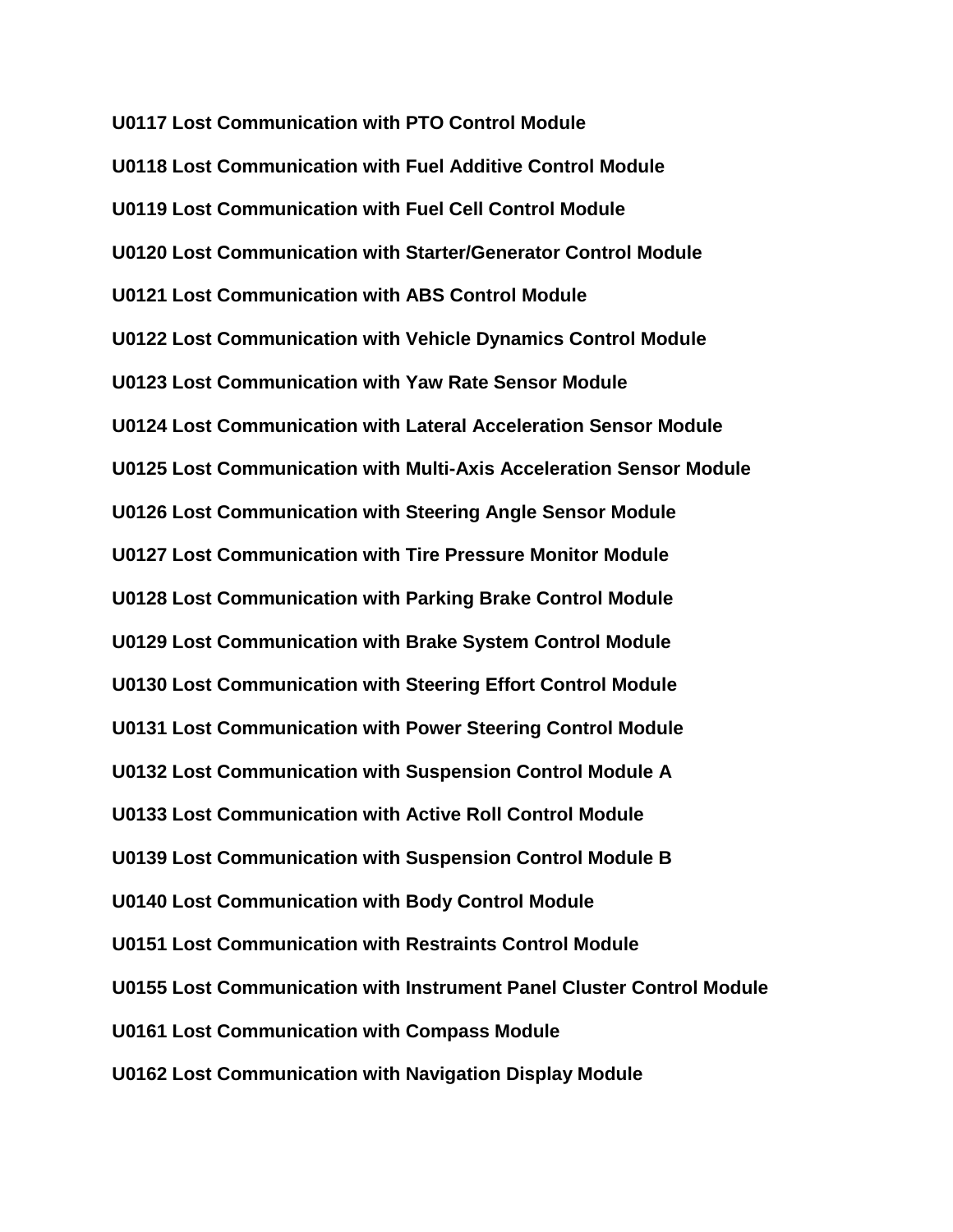**U0163 Lost Communication with Navigation Control Module U0164 Lost Communication with HVAC Control Module U0165 Lost Communication with Rear HVAC Control Module U0167 Lost Communication with Vehicle Immobilizer Control Module U0168 Lost Communication with Vehicle Security Control Module U0169 Lost Communication with Sunroof Control Module U0170 Lost Communication with Restraint System Sensor A U0171 Lost Communication with Restraint System Sensor B U0172 Lost Communication with Restraint System Sensor C U0173 Lost Communication with Restraint System Sensor D U0174 Lost Communication with Restraint System Sensor E U0175 Lost Communication with Restraint System Sensor F U0180 Lost Communication with Automatic Lighting Control Module U0181 Lost Communication with Headlamp Leveling Control Module U0182 Lost Communication with Front Lighting Control Module U0183 Lost Communication with Rear Lighting Control Module U0184 Lost Communication with Radio U0185 Lost Communication with Antenna Control Module U0187 Lost Communication with Digital Disc Player/Changer Module A U0197 Lost Communication with Telephone Control Module U0198 Lost Communication with Telematic Control Module U0199 Lost Communication with Door Control Module A U0200 Lost Communication with Door Control Module B**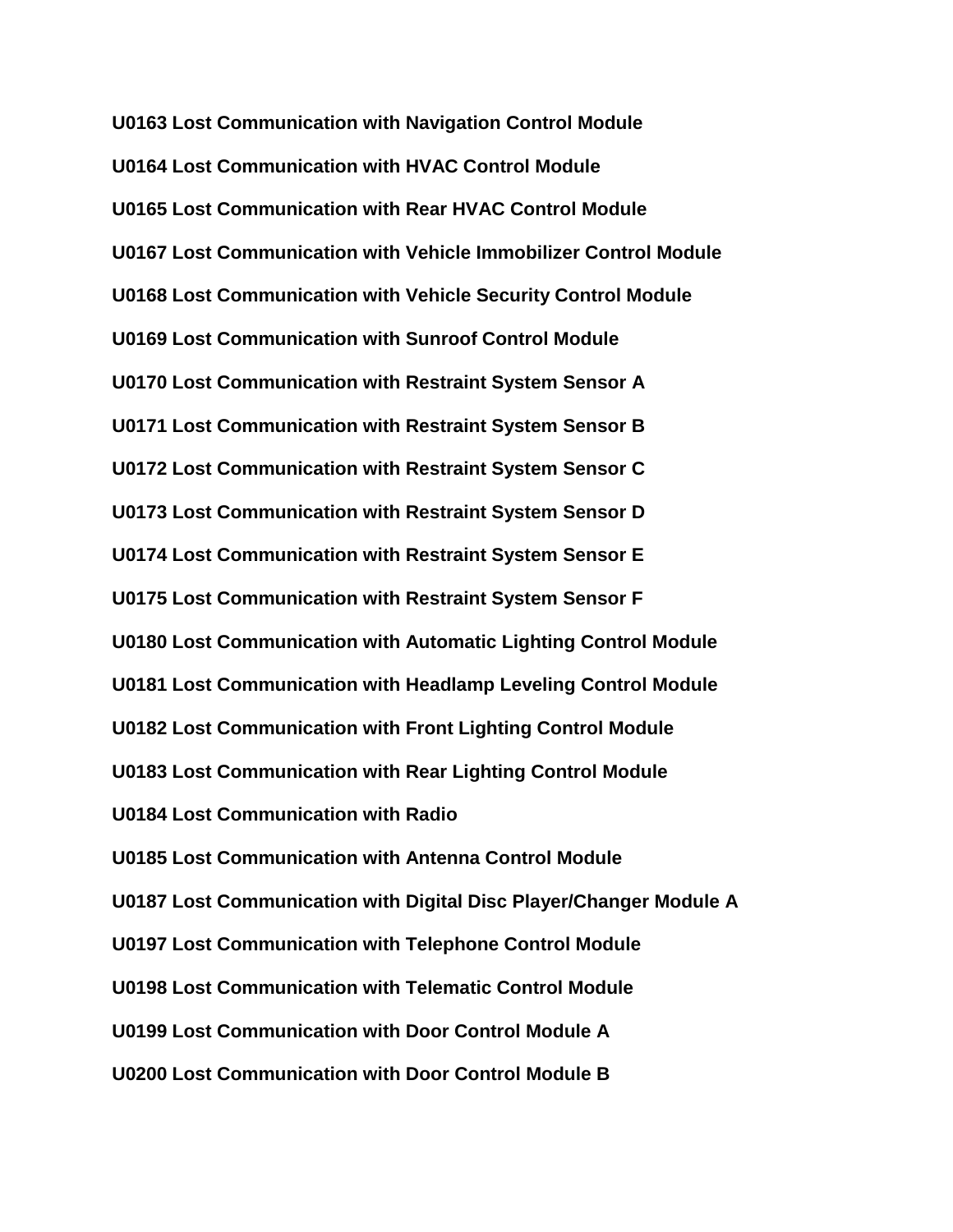**U0201 Lost Communication with Door Control Module C U0202 Lost Communication with Door Control Module D U0212 Lost Communication with Mirror Control Module A U0222 Lost Communication with Door Window Motor A U0235 Lost Communication with Cruise Control Front Distance Range Sensor U0241 Lost Communication with Headlamp Control Module A U0242 Lost Communication with Headlamp Control Module B U0246 Lost Communication with Seat Control Module E U0254 Lost Communication with Remote Start Module U0293 Lost Communication with Hybrid Powertrain Control Module U029A Lost Communication with Hybrid Battery Pack Sensor Module U0301 Software Incompatibility with ECM/PCM U0302 Software Incompatibility with TCM (Transmission Control Module) U0303 Software Incompatibility with Transfer Case Control Module U0321 Software Incompatibility with Ride Level Control Module U0326 Software Incompatibility with Vehicle Immobilizer Control Module U0327 Software Incompatibility with Vehicle Security Control Module U0400 series codes Invalid data received from various modules U0500 series codes Invalid data received from various modules U3000 Control Module U3003 Battery Voltage**